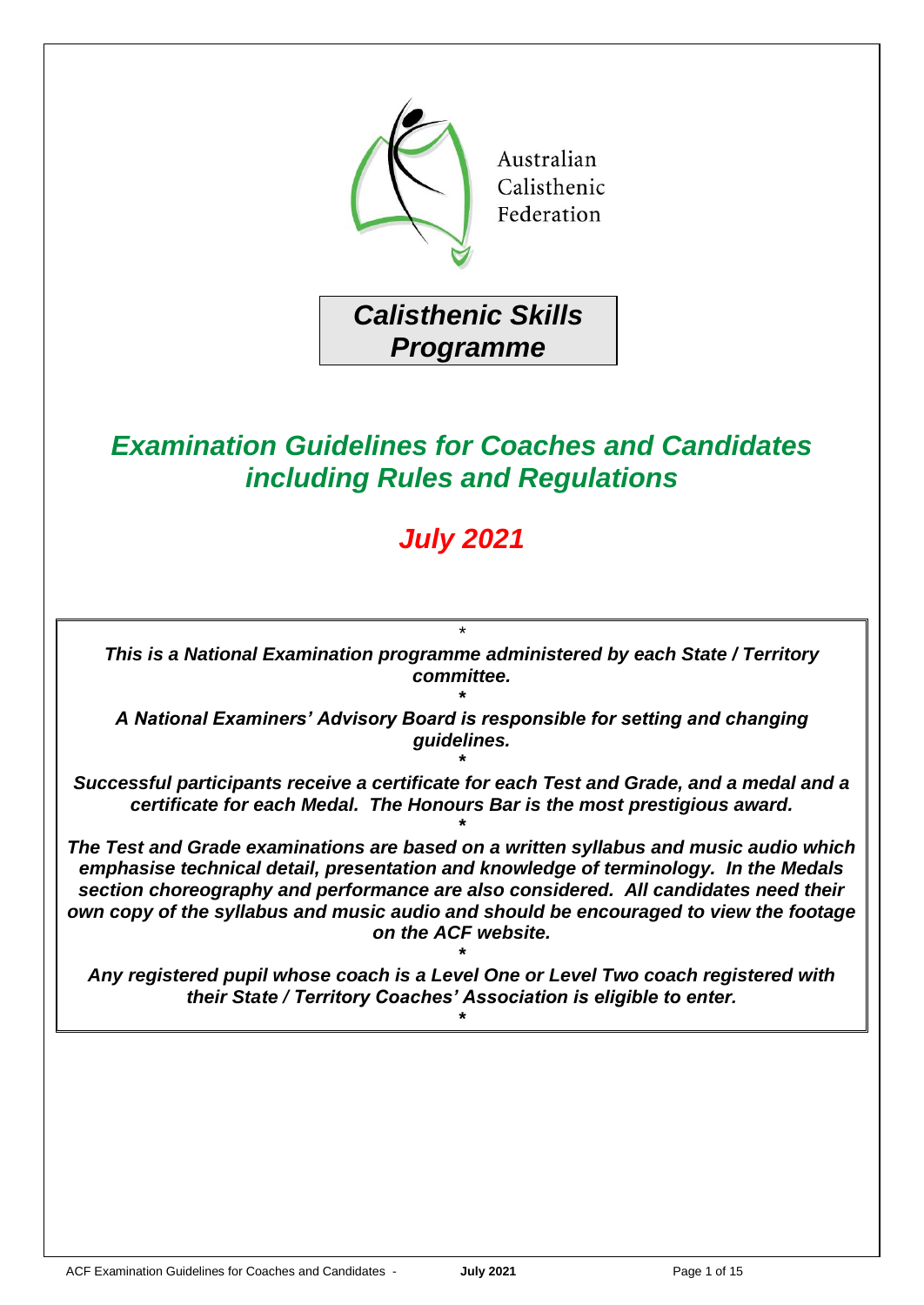# **C O N T E N T S**

### 1) 1.1 INTRODUCTION

*A brief outline of the three divisions - TESTS, GRADES and MEDALS*

# 1.2 THE COACH'S ROLE

### 1.3 THE EXAMINATION

#### *General Discipline and Protocol*

- *Deportment*
- *Classical Technique*
- **Turnout and Technical Development Exercises**
- *Aesthetic and Dance Sections*
- **Musicality**
- **Presentation and Style**
- **Examination Uniform**
- **The Day of the Examination and Conduct**
- *Marking / Results*
- *Assessment Sheets, Certificates, and Medals*

### 1.4 GENERAL NOTES ON THE PROGRAMME

2) 2.1 REGULATIONS and ENTRY INFORMATION – for VICTORIA only *All written syllabus and videos are to be downloaded from ACF website*

#### 2.2 ACF MINIMUM AGES FOR SKILLS EXAMINATIONS AND CVI REQUIREMENTS FOR SOLO ENTRY – for VICTORIA only

- 2.3 STATE COMMITTEE MEMBERS for VICTORIA only **Contact details for Convenor, Registrar and EAB member**
- 3) 3.1 REGULATIONS and ENTRY FORMS for SA/WA/ACT/QLD/NT/NSW *All written syllabus and videos are to be downloaded from ACF website*
	- 3.2 ACF MINIMUM AGES FOR SKILLS EXAMINATIONS AND REQUIREMENTS FOR SOLO ENTRY – for SA/WA/ACT/QLD/NT/NSW

#### 3.3 STATE COMMITTEE MEMBERS – for SA/WA/ACT/QLD/NT/NSW **Contact details for Convenor, Registrar and EAB member**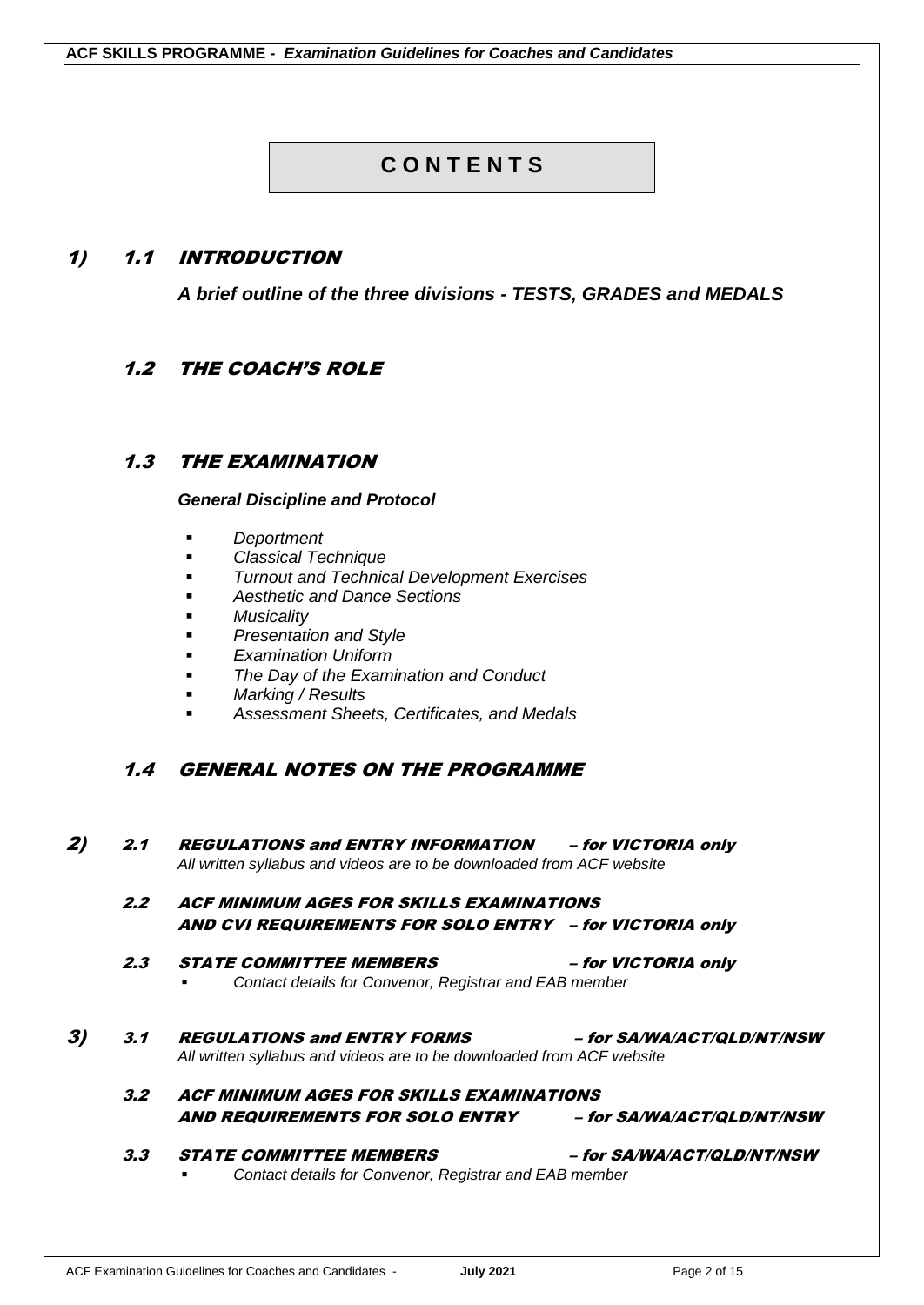**ACF SKILLS PROGRAMME -** *Examination Guidelines for Coaches and Candidates*

# 1) 1.1 INTRODUCTION

The examination system was first introduced in 1979 to raise the standard of calisthenics and to unify terminology and technique throughout Australia.

The system consists of three divisions – TESTS, GRADES and MEDALS. Within these divisions there is a logical progression through the various elements which make up the foundation of calisthenics.

# *A BRIEF OUTLINE OF THE DIVISIONS*

# **TESTS 1, 2 & 3**

The three Tests are designed to introduce younger students to the procedure of examinations, to emphasise the importance of developing correct technique and to encourage confidence. Arm and leg movements, including the use of apparatus, may be requested in any section.

### **GRADES 1, 2, 3 & 4**

By progressing steadily through the Grades the student builds a comprehensive vocabulary of terminology and a firm understanding of the requirements of basic calisthenics. It also allows the student to develop at their own pace and within their capabilities. Exercises have been choreographed to develop co-ordination, artistry and musicality. Arm and leg movements, including the use of apparatus, may be requested in any section.

### **STANDARD GRADES 1, 2, 3 & 4**

The videos for Standard Grades 1, 2, 3 & 4 are not on the ACF website, but are available upon request from your State Administrator.

### *Standard Grades do not qualify for solo entry, Cadet Coaching or Level 1 requirements*.

The recent introduction of Standard Grades caters for students who are not focusing on the elements of classical dance as part of their team curriculum. The syllabus also makes allowances for those who are slightly restricted in natural flexibility by offering optional versions of several movements. The aesthetic section has a smaller progression in difficulty from the lower Grades, and the dance section in Standards 3 and 4 begins with jazz exercises, moving on to basic steps for a jazz routine. Arm and leg movements, including the use of apparatus, may be requested in any section.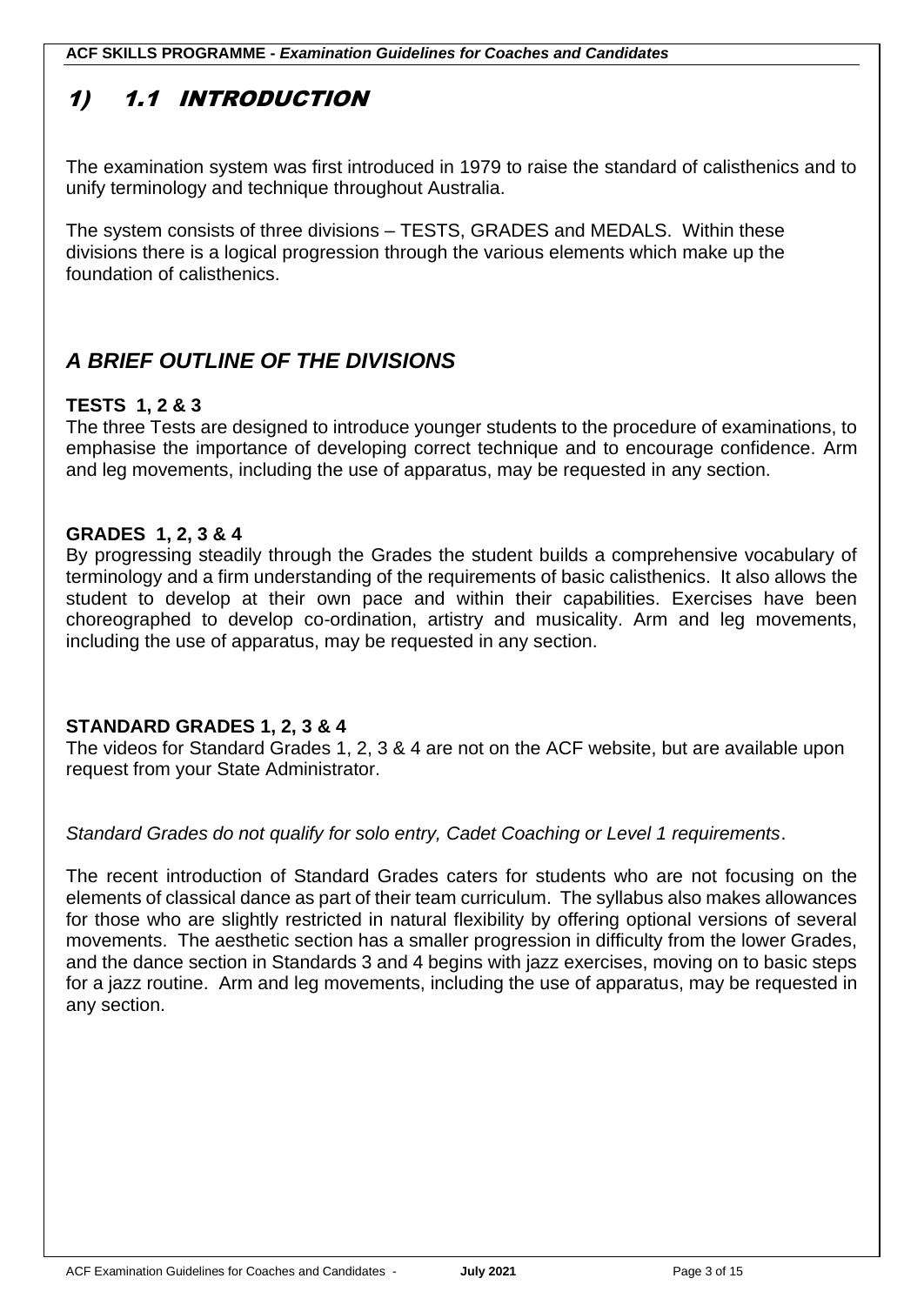# 1) 1.1 INTRODUCTION cont'd

### **MEDALS**

- Candidates must achieve Grade 4 before commencing Medals.
- Minimum ages apply for Grade 4 and Medals.
- The Medals have been created with the more mature student in mind and, whilst they draw on the technique established in the Grades, they are designed to develop performing skills, quality of movement, musicality and a sense of floor pattern and space. Advanced movements in all facets of calisthenics must be mastered to a high standard, with a separate mark being allocated for each movement.
- Self-choreographed routines introduce the student to the art of choreography and, working with the coach, the student can explore creativity in designing routines to enhance their own capabilities.

#### Bronze Medal

- 1. Candidates must achieve 60% or higher for each section to earn a medal and certificate.
- 2. Bronze Medal must be passed before entering for Silver Medal.

#### Silver Medal

- 1. Candidates must achieve 60% or higher for each section to earn a medal and certificate.
- 2. Silver Medal must be passed before entering for Gold Medal.

#### Gold Medal

.

- 1. Candidates must achieve 60% or higher for each section to earn a medal and certificate.
- 2. Candidates in the GOLD MEDAL examination who achieve a pass of 90% or higher may strive for the ultimate distinction of GOLD MEDAL HONOURS, which is for elite performers only. To qualify to present for GOLD MEDAL HONOURS a candidate must achieve 90% or higher in the combined Parts 1 and 2. A candidate will not achieve Gold Medal Honours unless they successfully complete the Stage Performance (Part 3) this consists of three routines performed before an audience and the examiner, and the candidate receives a combined Parts 1, 2 and 3 total of 90% or more.
- 3. The Stage Presentation for Gold Medal Honours must be within 12 months of the technical examination Parts 1 & 2.
- Medal candidates cannot represent for 12 months, as time is needed to improve the technical recommendations on the assessment sheet.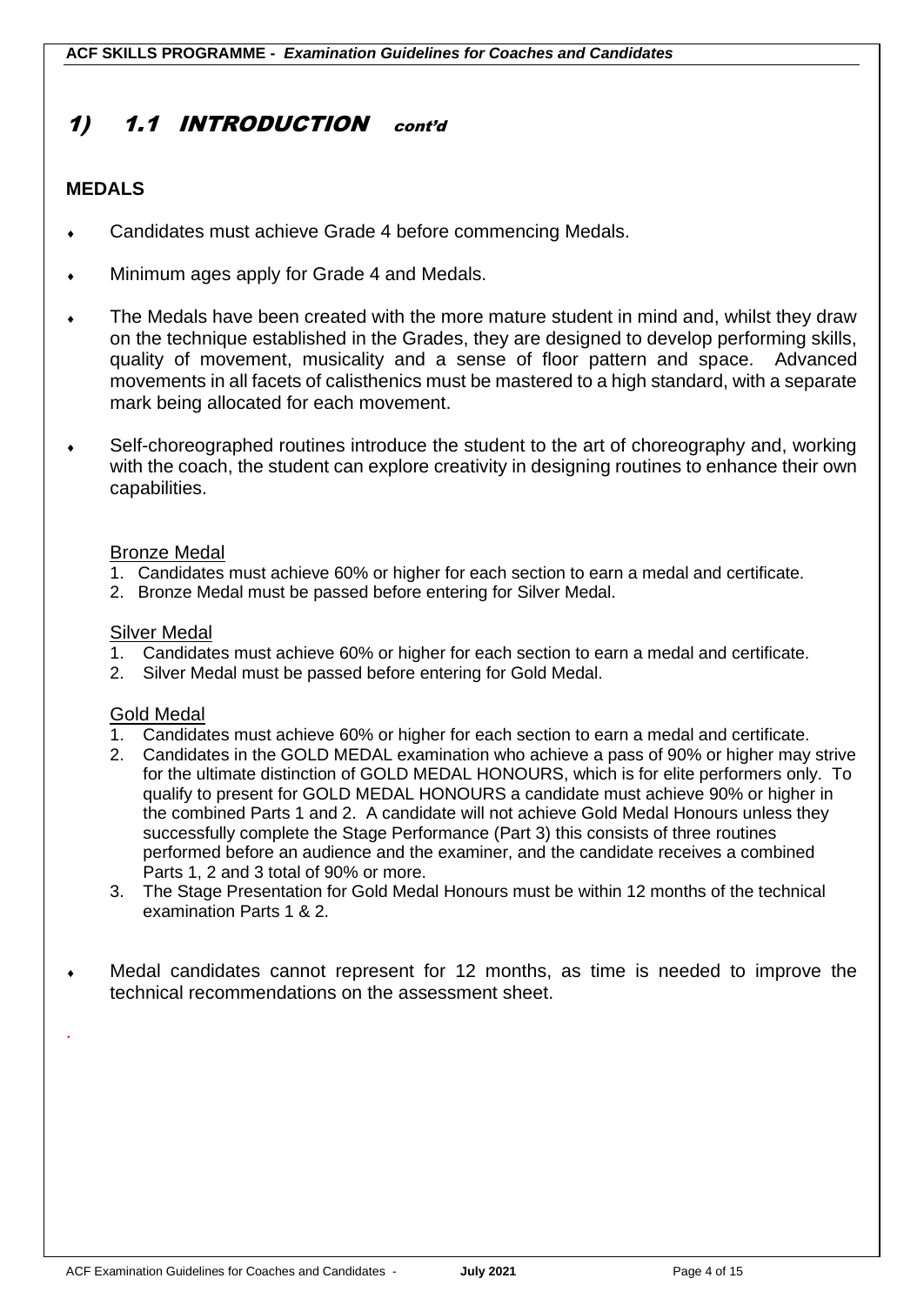# 1.2 THE COACH'S ROLE

The examination system provides a full calisthenics syllabus which focuses on specific levels of achievement and provides satisfaction to the students and belief in themselves when they succeed. It is very important that students are well prepared for their examination. If they are entered before they are ready their confidence can be adversely affected.

I

Students must be allowed to progress at their own pace and not necessarily to conform to their age group. They must feel confident in their own ability to master each level and their individual development must be of prime consideration.

Under normal circumstances an unsuccessful candidate is a reflection of inadequate preparation, poor judgement by the coach in the level attempted or poor coaching.

Many coaches incorrectly assume that if the student learns the terminology and the set routines of the syllabus, then a pass will be awarded. This is not so. A candidate must present for every examination with good deportment, footwork, musicality and presentation. Correct technique in all movements is expected at each level.

Turnout and development exercises are included in the syllabus and coaches are encouraged to use them in class, as well as movements and terminology from the syllabus, so they become familiar to the participants.

An examination is just that – an examination. If passes were awarded to poorly prepared candidates, then a candidate who had been prepared to a high standard would gain no pride in her achievement or satisfaction for the hours of preparation and practice time.

The Examiners' Advisory Board encourages coaches to spend time with pupils after examinations to read and discuss the assessment sheet together. Always look for positives. Carefully look at the placement of ticks in the boxes on the assessment sheet to learn where a candidate's strengths and weaknesses are. Aim to work on the areas of weakness before progressing to the next level.

In order to highlight the achievements of candidates it is suggested that they are presented with certificates at a suitably important event such as presentation day or concert. Medals are presented at the State Championships where a candidate is competing.

Assessment Sheets, ACF Progressive Certificates (where applicable), Individual Test/Grade Certificates, and Medals are the sole property of the candidate. Coaches must in no circumstances withhold them; they must be forwarded to the candidate immediately.

Be aware that the time spent in training an individual student for examinations will be rewarded by the significant improvement in teamwork.

*It is the coach's responsibility to acquire the current syllabus, official music and recording footage available from ACF website.* It is the aim of all those associated with the examination system to develop a high standard and it is expected that coaches prepare candidates as thoroughly as possible with the aim of executing their work to the best of their ability.

Assistance is available to any coach, particularly those wishing to show improvement on past results or those intending to enter candidates for the first time. The video recordings of syllabus are available as a *reference only* and must not be used as a substitute for training by a qualified coach.

*Every coach who enters candidates for examinations must have a thorough knowledge of calisthenic technique and know the requirements of each syllabus.*

#### **IT IS THE RESPONSIBILITY OF THE COACH OR COACHES SIGNING THE ENTRY FORM TO READ AND ENFORCE THE** *REGULATIONS.*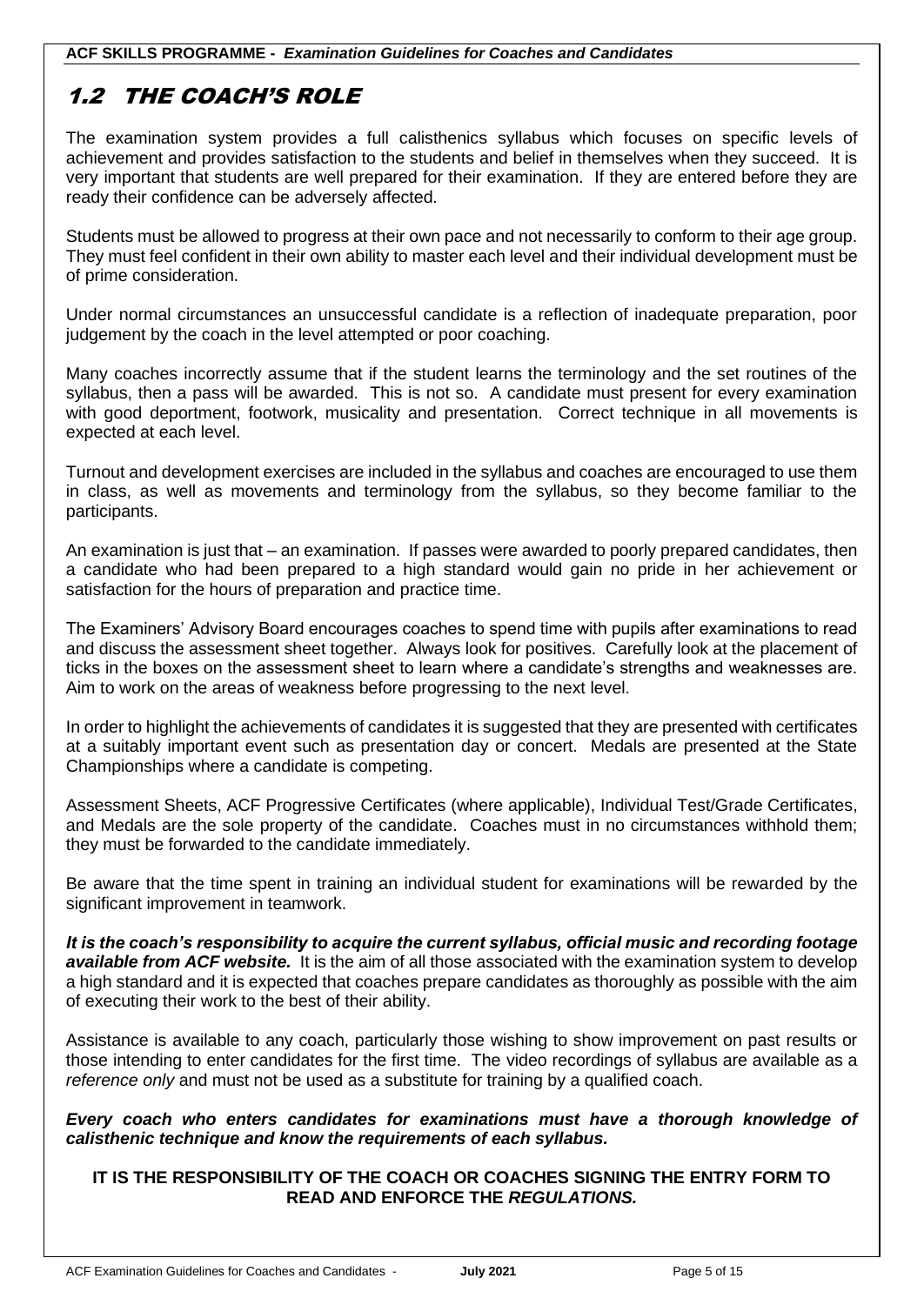# 1.3 THE EXAMINATION

### *GENERAL DISCIPLINES AND PROTOCOL*

### *Deportment*

The importance of correct posture cannot be over-emphasised. Whatever the age or capability, the student must be made constantly aware of posture and how it affects the technique and style of every movement performed. Posture influences turnout, flexibility, strength, extension and style.

### *Classical Technique*

Classical ballet positions and steps are used throughout all calisthenic items. As only the basic positions are used in our syllabi, a reasonable degree of competence is expected. If coaches exercise care and persistence throughout, a solid foundation for the technique of all movements will result.

### *Turnout and Technical Development Exercises*

These exercises have been included in Test 3 and Grades 1, 2, 3 & 4 and are designed to create an awareness of turnout as well as body, arm and head lines. These exercises address incorrect alignment of hips, knees and feet as highlighted in the research report by Jean Leaf (Physiotherapist). Turnout from the hips must be emphasised, and not just of the knees and feet. When teaching the movements used in the syllabus, care must be taken to maintain correct deportment and equal turnout of both legs.

It should be noted that it is at the examiner's discretion whether or not to request the presentation of the *Turnout Exercise* in Grades 1-3. However, in Test 3 the turnout exercises are mandatory, and in Grade 4 the *Turnout Exercise* will be requested by the examiner and marked separately.

#### *Aesthetic and Dance Sections*

As well as executing all movements with correct technique, the candidate is expected to perform the set exercises with artistry, showing body and facial expression appropriate to the movements and music.

Also note that boys are to replace the curtsy with a bow.

### *Musicality*

In all aspects of calisthenics the music is extremely important to both the performer and the choreographer. It strongly influences the strength and style of every movement as well as rhythm. It is therefore considered a very important part of the examination and it is essential that the coach devotes the necessary time to develop an appreciation and understanding of the music in each section.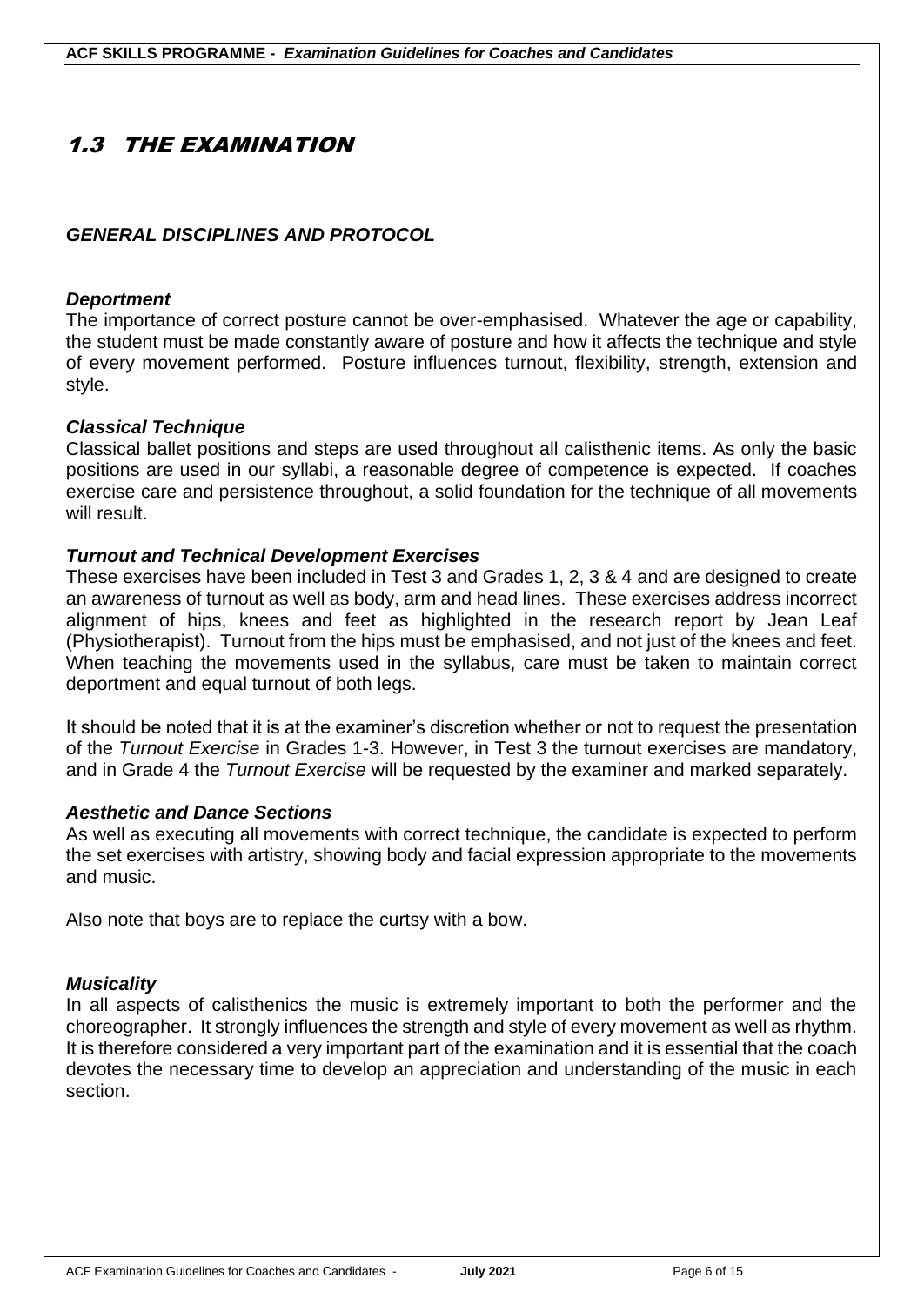# 1.3 THE EXAMINATION cont'd

### *Presentation and Style*

- Marks will be forfeited if the hair is untidy, if there are holes in leotards or tights, or if underwear is showing. Garments should be well fitted.
- Candidates with short hair must make every effort to conform with the appearance required.
- **EXT** If a candidate displays poor manners or attitude, chews gum, converses with or copies the sharing candidate this behavior will be taken into consideration in the overall presentation.
- Senior candidates are permitted to wear light makeup.
- Style overall manner in which the candidates presents herself/himself. Aim to display elegance, grace and artistry.

### *Examination Uniform*

### *GIRLS*

- Modest black leotard with no embellishments/adornments.
- No bike shorts.
- Plain black or flesh lightweight tights only worn under leotard (footless or stirrups allowed only, no bulky woollen tights), or no tights.
- Hairstyle No fringe, hair in a bun position optional. Black bow or ribbon (around the bun) permitted. Headband optional.
- Rod and clubs tape and colour optional.
- No jewellery *(other than medical alert bracelet or necklet)*. Body piercing must not be visible remove or cover.
- No nail polish on fingers or toes.

### *BOYS*

- Well fitted black bicycle shorts with plain black or white singlet or T shirt.
- Hairstyle Neat and tidy and if long must be tied back.
- Rod and clubs tape and colour optional.
- No jewellery. Body piercing must not be visible –remove or cover.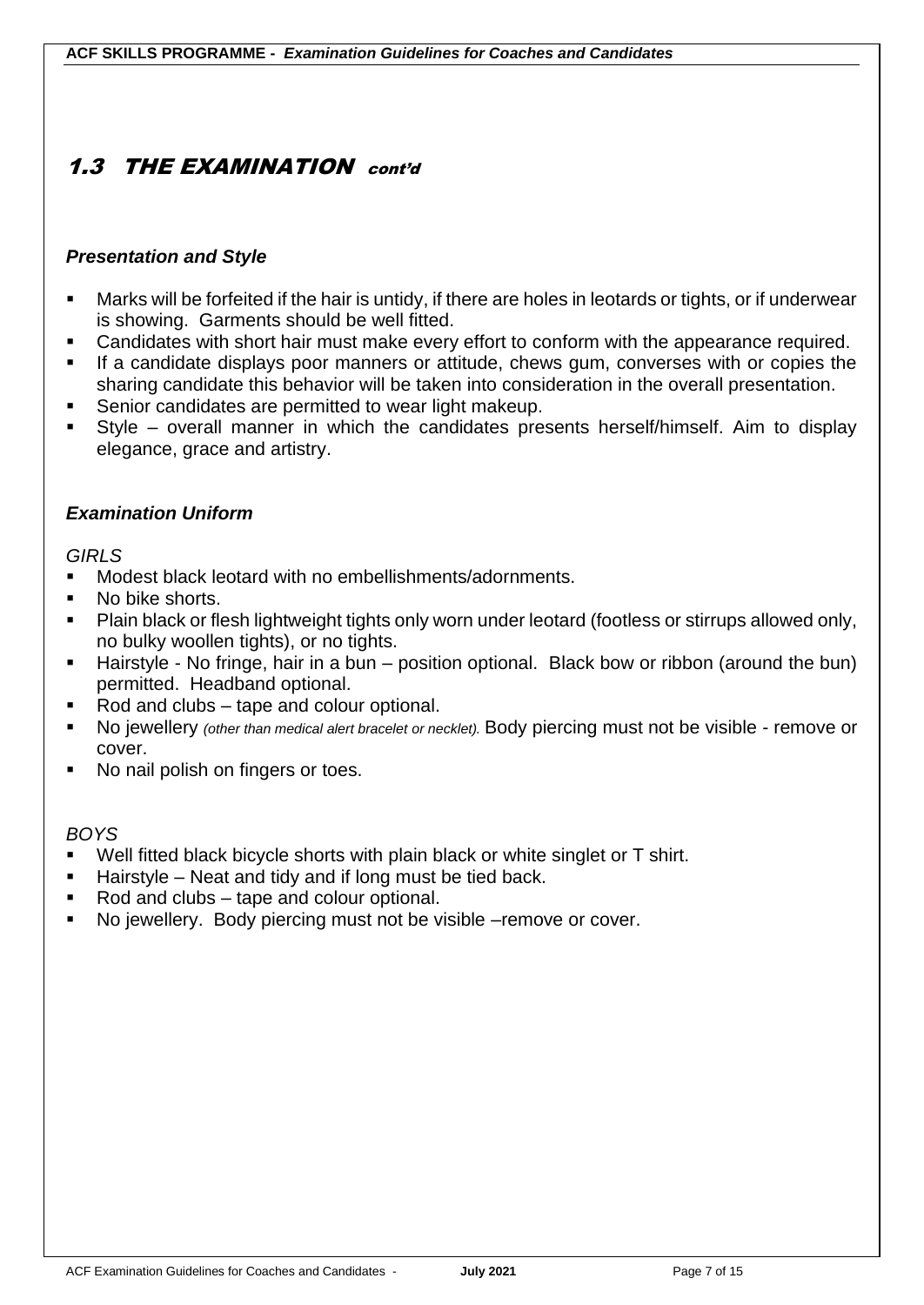# 1.3 THE EXAMINATION cont'd

#### *The Day of the Examination and Conduct*

- Candidates must arrive at the examination venue no later than 30 minutes prior to their given time. This will allow for checking in and warming up.
- If you are entered for Tests 3 or higher you may share your examination with one other candidate.
- On arrival, check in with the supervisor who will confirm your name and number and give you a coloured belt to wear around your waist.
- **•** The supervisor will tell you the name of your examiner.
- Warm up in the waiting area.
- Consider whether you need to visit the toilet.
- Be ready to enter the examination room at your scheduled examination time with your rod, clubs and the assessment sheet which the supervisor will give you, and bottle of water if necessary.
- When the examiner is ready for you she will ring her bell and the supervisor will show you the way into the examination room.
- For safety reasons we recommend that candidates hold the rod vertically in one hand when entering the exam room.
- Say "Good Morning" or "Good Afternoon" and use the examiner's name if you can remember.
- You will be asked to place your rod and clubs on the floor near the wall and stand in the centre of the room ready for the examiner to tell you what she would like to see first.
- **•** The examiner may ask you to perform your work by yourself or along with the other candidate/s.
- Do not speak to the other candidates during the examination.
- If you do not understand, or cannot hear the examiner, politely ask her to repeat her instruction.
- If you feel extremely unwell, or cannot wait until after the examination to visit the toilet, don't be afraid to tell the examiner.
- At the end of the examination pick up your rod and clubs, curtsy to the examiner and say "Thank you" before leaving the room.

#### *Marking / Results*

- Candidates will receive an assessment sheet containing ticked boxes showing competency in various elements and brief comments on each section, with a final comment and result classification.
- Participants in Grade 1, 2, 3 & 4 must gain 60% in each section to receive a certificate.
- Participants in Tests 1, 2 and 3 must receive a Pass or higher to achieve that level, and Standard Grades 1, 2, 3 and 4, require a 60% overall pass rate to be awarded their certificate.
- The examiner's decision is final and no correspondence will be entered into.
- Marks / Classification table:-

| Pass mark achieved | Classification wording          |
|--------------------|---------------------------------|
| 60 to 64           | Pass                            |
| 65 to 69           | Pass Plus                       |
| 70 to 74           | Commended                       |
| 75 to 79           | <b>Highly Commended</b>         |
| 80 to 84           | Credit                          |
| 85 to 89           | <b>Credit Plus</b>              |
| 90 to 94           | Honours                         |
| 95 to 100          | <b>Honours with Distinction</b> |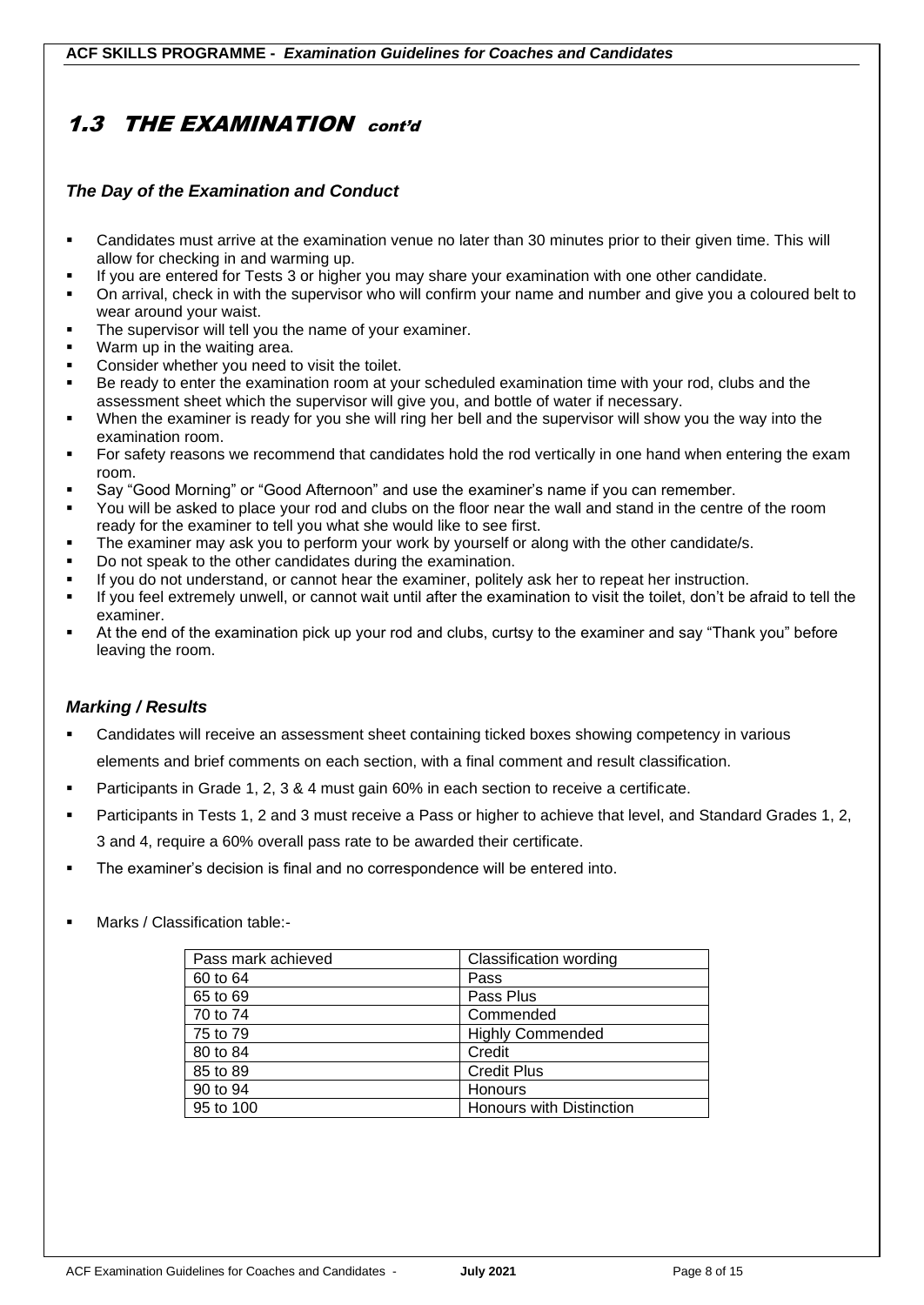# 1.3 THE EXAMINATION cont'd

#### *Marking / Results cont'd*

#### *Assessment Sheets, Certificates, Progressive stickers (where applicable) and Medals*

Assessment Sheets, Certificates, Progressive stickers (where applicable) and Medals are the sole property of the candidate. Coaches must in no circumstances withhold them; they must be forwarded to the candidate immediately.

# 1.4 GENERAL NOTES ON THE PROGRAMME

- A suitably qualified examiner will examine Medals.
- Candidates must present for examinations in their own State/Territory. In extenuating circumstances application to be examined outside the candidate's own State/Territory must be made to the EAB in writing.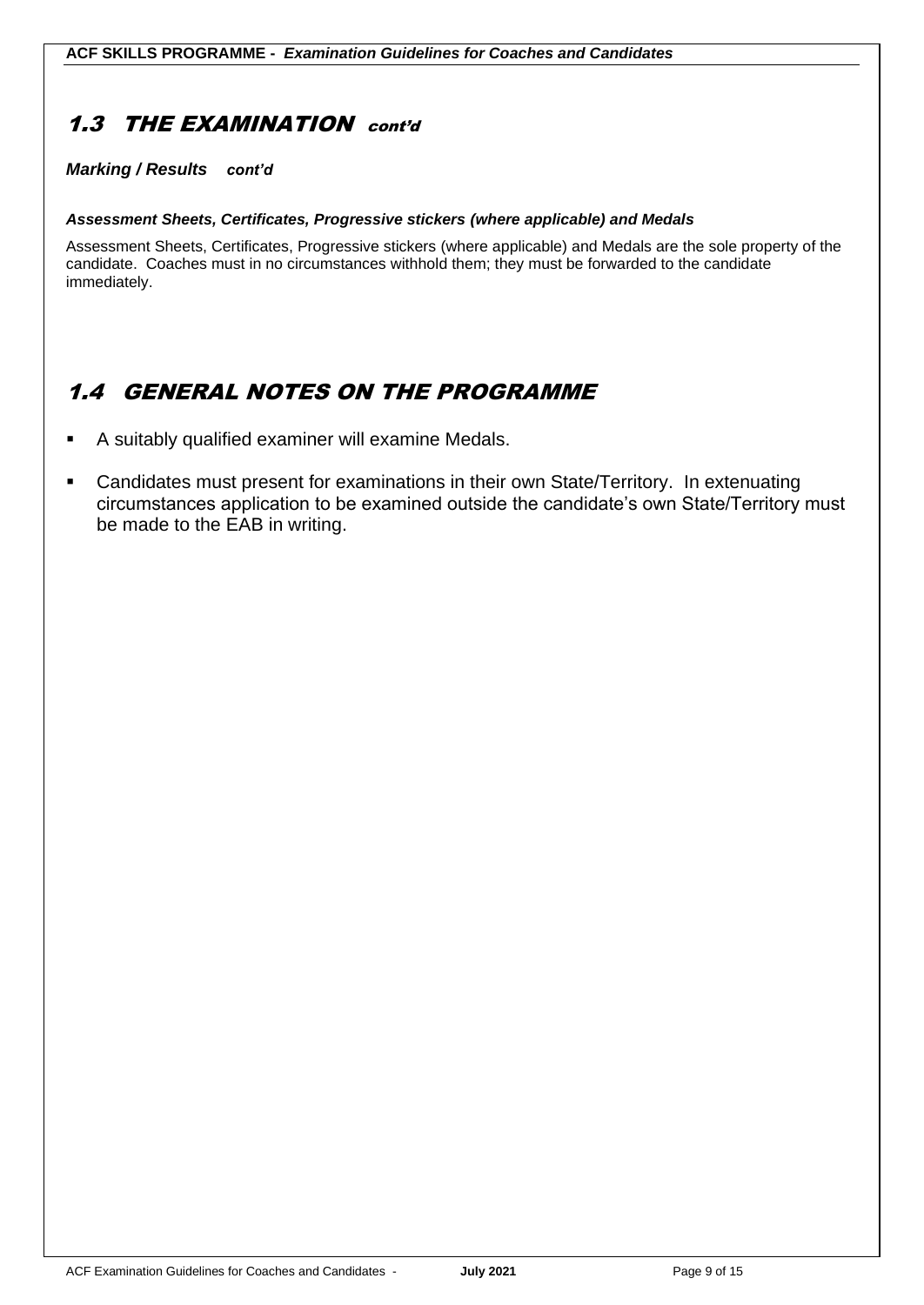# *2.1 REGULATIONS and ENTRY FORMS - VICTORIA only*



#### *GENERAL*

- 1. It is the responsibility of the coach(es) signing the entry form or acknowledging on-line entry registration to read and enforce the Regulations.
- 2. The Skills coach(es)signing the entry form take(s) or acknowledges on-line entry registration take(s) responsibility for ensuring that candidates are prepared as well as possible using the up to date syllabus.
- 3. Although it is not compulsory, it is highly recommended that candidates complete all Grades.
- 4. A candidate new to the program can enter the skills at Test 1 to Grade 4, taking into consideration the EAB mandatory minimum ages, although it is recommended that they progress through all levels.
- 5. Candidates wishing to compete in 16 y.o and 17 y.o. Graceful Girl (as per CVI Competition Rule) must attain a pass of 80% or more in the aesthetic/dance component(s) in one exam – Grade 3 (16 y.o.) and Grade 4 (17 y.o.)
- 6. Candidates wishing to complete in 17 y.o. Calisthenic Solos/Duos (as per CVI Competition Rule) must attain a pass of 80% or more in the free exercises, aesthetics/dance components in one Grade 4 exam.
- 7. A candidate who is Unable To Qualify cannot proceed to a higher skill level until they have re-presented and passed at the original level.
- 8. Grade 4 must be passed before attempting Medals.
- 9. MEDALS refer to page 4 of this document.
- 10. Any examination may be recorded by the EAB. Recordings are strictly for examiner training purposes only and not general distribution.

#### *ENTRY*

- 1. Candidates/guardian/parent to sign entry form/acknowledge on-line entry registration for every entrant; confirming that the candidate agrees to be bound by the terms and conditions contained in the Guidelines (this document).
- 2. Entry forms/on-line entry registration must be completed clearly and accurately in order from Test 1 through to Grade 4. Medals entries processed separately.
- 3. Entry forms/on-line entry registration without payment will not be accepted.
- 4. Clear, correct spelling of candidates' names is essential to ensure that names appear accurately on certificates.
- 5. Birth dates and ages are mandatory to timetable candidates fairly.
- 6. C.V.I. Registration number of each candidate is mandatory and state membership current at the time of examination otherwise candidates are not covered by insurance. This information is available from the C.V.I. office.
- 7. Entry forms/on-line entry registration to be signed/acknowledged by the Calisthenic Skills coach. A Club co-ordinator cannot do so – on behalf of any accredited coach.
- 8. An email address must be supplied for contact via electronic communication.
- 9. A \$25.00 per candidate fee will be incurred for late entry as specified for each exam period.
- 10. All correspondence/results will be sent to the Club's designated contact.

#### *EXAMINATION*

- 1. Candidates must have knowledge of all movements from previous syllabi.
- 2. Candidates must present in Examination Uniform (as per page 7 of this document).
- 3. A Medical Certificate is not to be presented to the examiner on the day.
- 4. Candidates with injury/illness will not be examined.
- 5. Candidates entering the examination with known injuries and medical conditions do so at their own risk.
- 6. Withdrawals/non-appearance at an exam venue need to be advised to the State Convenor.
- 7. Deferral of examination (in advance of examination date) **for medical reasons only** to be advised to State Convenor. Medical Certificate to be supplied as confirmation.
- 8. Convenor to be notified ahead of the examination if a Special Needs candidate is presenting – preferably when entry is submitted. (Not to be confused with injury/illness.)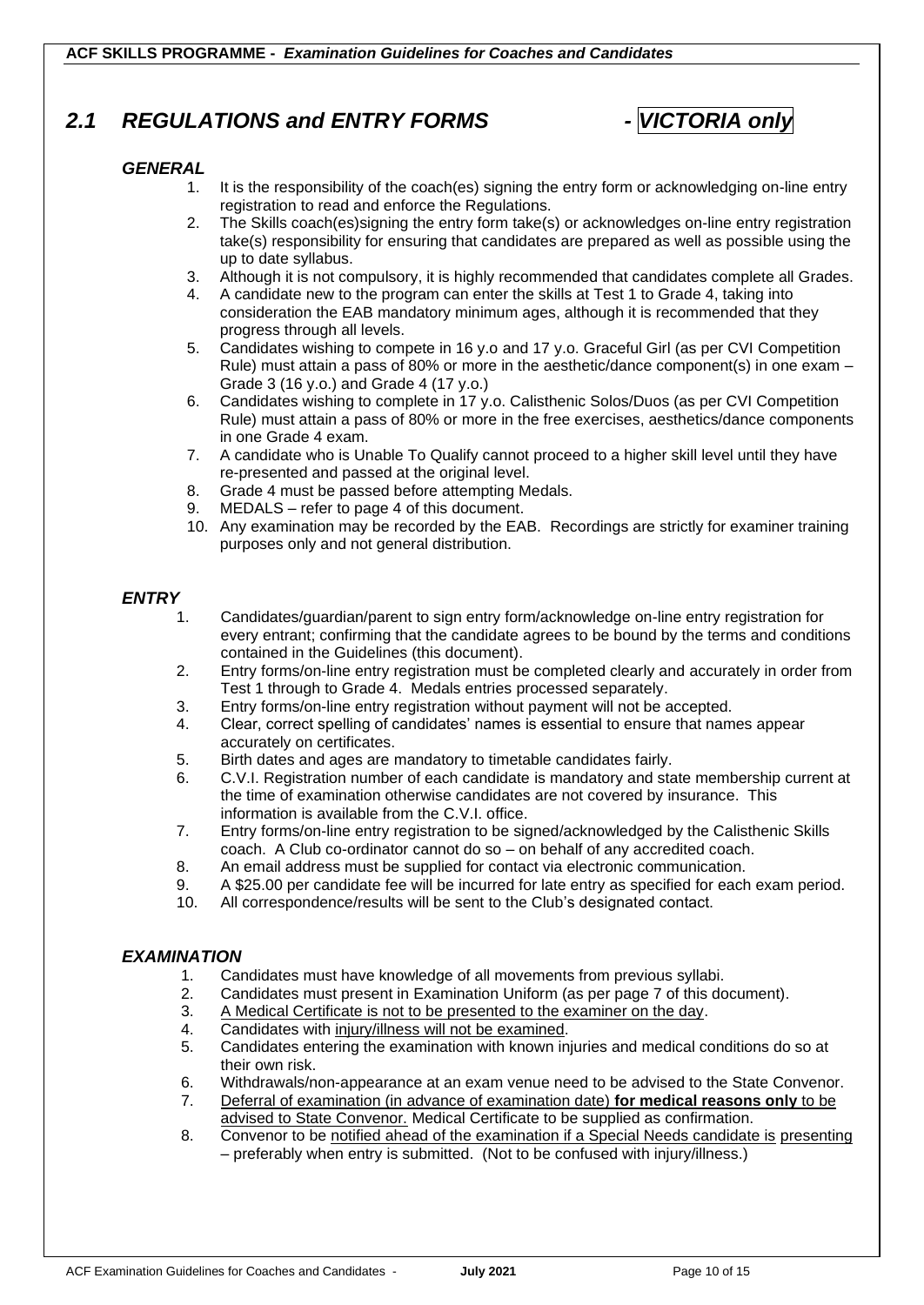**ACF SKILLS PROGRAMME -** *Examination Guidelines for Coaches and Candidates*

# *2.2 ACF CALISTHENICS SKILLS PROGRAM VICTORIA only Mandatory Minumum Ages Skills Exams 2019-20 ACF/Calisthenics Victoria Solo Entry Requirements*

- Mandatory Minimum Ages for Skills Exams came into effect at January 1st 2014. Candidates present within the calendar year of the minimum age(s) as stated below.
- ➢ The Calisthenics Skills Program is designed for pupils to be examined at two yearly intervals. Coaches should assess the capabilities of their pupils to ensure that they are knowledgeable and well prepared for their Test / Grade Examination before presenting to the Examiner.
- $\triangleright$  To assist in this decision, keep in mind the ability of the candidate to focus for a  $\frac{1}{2}$  hour exam with the knowledge that the syllabus has been designed for age appropriateness. It is no benefit to candidates to be entered too young for the tests, nor attempt Grade 3 before the body has developed to be able to execute the movements appropriately.

#### ➢ Calisthenics Victoria Requirements for Solo Entry -

All ages as of 31st December and all levels must be attained in the calendar year prior to competing.

| <b>Exam Level</b>         | <b>ACF Minimum Ages for</b><br><b>Skills Program Exams</b>        | <b>Calisthenics Victoria</b><br>Solo Requirements by age                                                                                                                                                                           | <b>Exam Dates</b>             |
|---------------------------|-------------------------------------------------------------------|------------------------------------------------------------------------------------------------------------------------------------------------------------------------------------------------------------------------------------|-------------------------------|
| Test 1                    | 7 years                                                           | 8 years                                                                                                                                                                                                                            | May-June/Nov-Dec              |
| Test 2                    | 7 years                                                           | 9 years                                                                                                                                                                                                                            | May-June/Nov-Dec              |
| Test 3                    | 9 years                                                           | 10 & 11 years                                                                                                                                                                                                                      | May-June/Nov-Dec              |
| <b>Standard Grade 1</b>   | 10-12 years                                                       | Not applicable                                                                                                                                                                                                                     | May-June/Nov-Dec              |
| Grade 1                   | 11 years                                                          | 12 & 13 years                                                                                                                                                                                                                      | May-June/Nov-Dec              |
| <b>Standard Grade 2</b>   | 13-15 years                                                       | Not applicable                                                                                                                                                                                                                     | May-June/Nov-Dec              |
| Grade 2                   | 13 years                                                          | 14 & 15 years                                                                                                                                                                                                                      | May-June/Nov-Dec              |
| Standard Grade 3          | 13-15 years                                                       | Not applicable                                                                                                                                                                                                                     | May-June/Nov-Dec              |
| Grade 3                   | 14 years                                                          | 16 yrs - note: Graceful<br>must attain 80% in aesth & dance<br>components in one exam                                                                                                                                              | May-June/Nov-Dec              |
| Standard Grade 4          | 15 years                                                          | Not applicable                                                                                                                                                                                                                     | May-June/Nov-Dec              |
| Grade 4                   | 15 years                                                          | 17 yrs plus<br>Note: Graceful must attain<br>80% aesth/dance in one exam.<br>Solo/Duo, must attain 80% in<br>Free exercises, Aesthetic/Dance<br>in one exam.                                                                       | May-June/Nov-Dec              |
| <b>Bronze Medal</b>       | 16 years<br>(Must have Grade 4)                                   |                                                                                                                                                                                                                                    | March                         |
| <b>Silver Medal</b>       | 17 years<br>(Must have Bronze medal)                              |                                                                                                                                                                                                                                    | March                         |
| <b>Gold Medal</b>         | 18 years<br>(Must have Silver medal)                              |                                                                                                                                                                                                                                    | March                         |
| <b>Gold Medal Honours</b> | 18 years- Stage Presentation                                      | (Must attain 90% or higher in Gold Medal Exam Parts 1 & 2)                                                                                                                                                                         | Scheduled                     |
|                           | competitions (other than Geelong & Ballarat) are:-                | Regional Requirements - for country club members who only compete at Country Solo/Duo Competitions.<br>The ACF minimum age(s) for Skills Exams remains the same as above, the Skill Level Requirements for regional Victorian solo |                               |
|                           | 8 years<br>Test 1<br>9 years<br>Test 2<br>10 & 11 years<br>Test 3 | 12 & 13 years<br>14 & 15 years<br>16 & 17 years+                                                                                                                                                                                   | Grade 1<br>Grade 2<br>Grade 3 |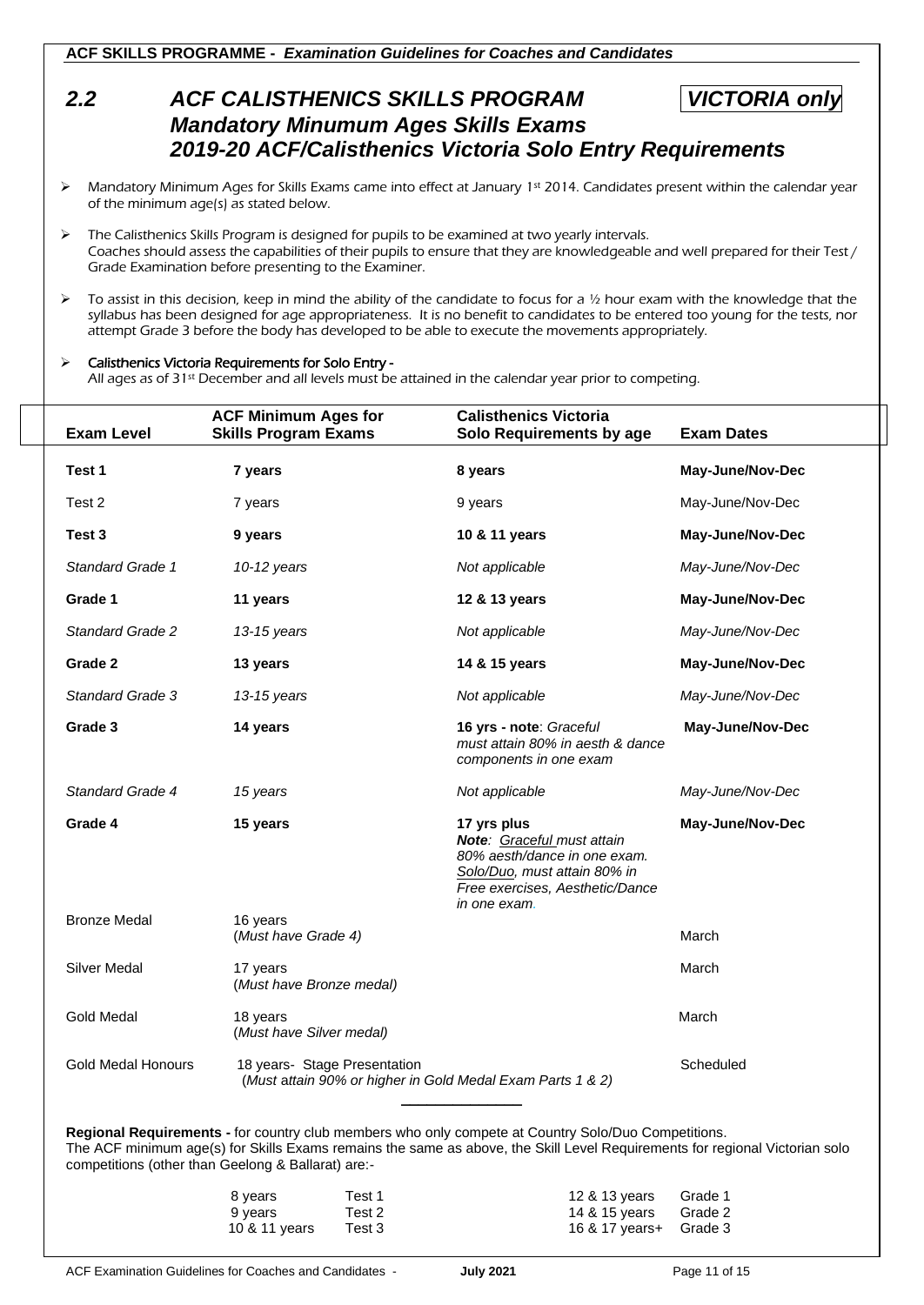**ACF SKILLS PROGRAMME -** *Examination Guidelines for Coaches and Candidates*

# 2.3 STATE COMMITTEE MEMBERS *- VICTORIA only*

**CVI Convenor and Examination Co-ordinator** *Elizabeth Hickey*

*tel: 0419 222771 email: skills.vic@calisthenics.asn.au PO Box 6162 Hawthorn West, Vic 3122*

**Registrar** *Helen Barclay PO Box 6162 Hawthorn West, Vic 3122*

**All supporting resources available on the website** *http://www.calisthenicsaustralia.org/calisthenic-skills-resource.asp*

**Examiners' Advisory Board** *– Representative Kelly Finlayson*

*tel: 0416 295683*

**Examiners' Advisory Board** *– Registrar Julie Fox*

*tel: 0409 996661*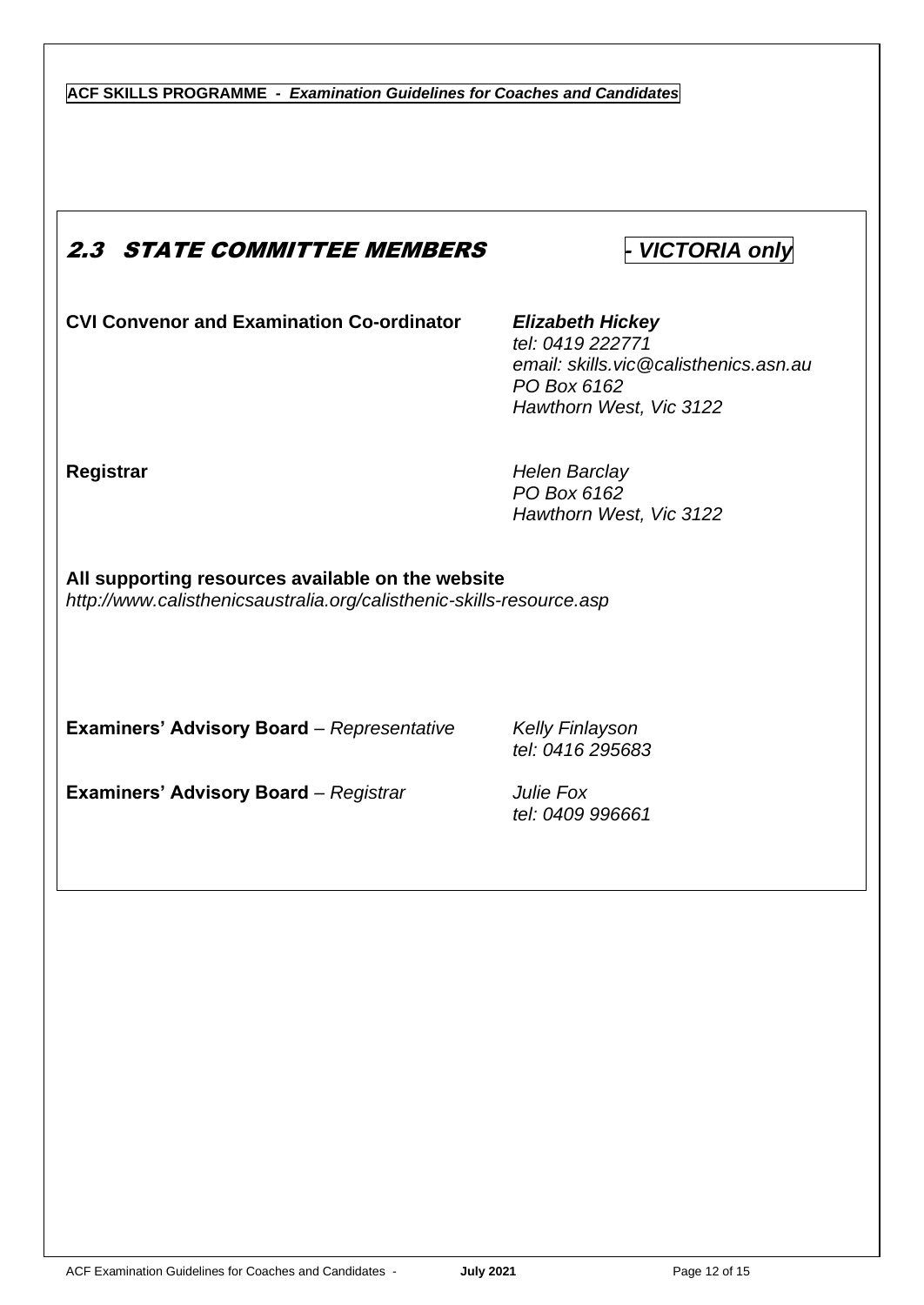# 3.3 REGULATIONS and ENTRY FORMS *- for SA/WA/ACT/QLD/NT/NSW*

#### *GENERAL*

- 1. It is the responsibility of the coach/coaches signing the entry form to read and enforce the Regulations.
- 2. The coach/coaches signing the entry form take(s) responsibility for ensuring that candidates are prepared as well as possible using the up to date syllabus.
- 3. Although it is not compulsory, it is highly recommended that candidates complete all Grades.
- 4. A candidate new to the program can enter the skills at Test 1 to Grade 4, taking into consideration the EAB recommended and minimum ages, although it is still recommended that they progress through all levels.
- 5. A candidate who is Unable To Qualify cannot proceed to a higher skill level until they have re-presented and passed at the original level.
- 6. Grade 4 must be passed before attempting Medals.
- 7. MEDALS refer to page 4.
- 8. Any examination may be recorded by the EAB. This recording is strictly for examiner training purposes only and not for general distribution.

### *ENTRY*

- 1. Candidates or guardian/parent to sign for every entrant acknowledging that the candidate agrees to be bound by the terms and conditions contained in the entry form and guidelines.
- 2. Entry forms must be completed clearly, accurately and in order from Test 1 through to Grade 4 and Medals . Copy more forms if required.
- 3. Entry forms without payment will be returned.
- 4. Clear, correct spelling of candidates' names is essential to ensure that names appear accurately on certificates.
- 5. Birth dates and ages are needed to timetable candidates fairly.
- 6. If not competing must be a registered participant or coach for insurance purposes.
- 7. Entry forms to be signed by the Calisthenic Skills coach.
- 8. A Club co-ordinator cannot sign on behalf of an accredited coach.
- 9. A separate entry form is required if a Skills coach is instructing candidates from another Club. Each candidate's club must be specified and the club coach named.
- 10. An email contact address must be supplied, as contact is via electronic communication.
- 11. A \$25.00 per candidate fee will be incurred for late entry
- 12. All correspondence / results will be sent to the Club coach/co-ordinator.

#### *EXAMINATION*

- 1. Candidates must have knowledge of all movements from previous syllabi.<br>2. Candidates must present in Examination Uniform (as per page 7 of this do
- 2. Candidates must present in Examination Uniform (as per page 7 of this document).
- 3. A Medical Certificate is not to be presented to the examiner on the day.
- 4. Candidates with injury/illness will not be examined.
- 5. Candidates entering the examination with known injuries and medical conditions do so at their own risk.
- 6. Refunds not available for withdrawals or non-appearance at the examination venue.
- 7. Deferral of examination (in advance of examination date) only possible for medical reasons, and a Medical Certificate has to be presented. 50% of the fee will be deferred; so candidates will incur 50% of fee to re-present at later date (preferably within 12 months).
- 8. Convenor to be notified ahead of the examination if a Special Needs candidate is presenting – preferably when entry forms are submitted. (This is not to be confused with injury/illness.)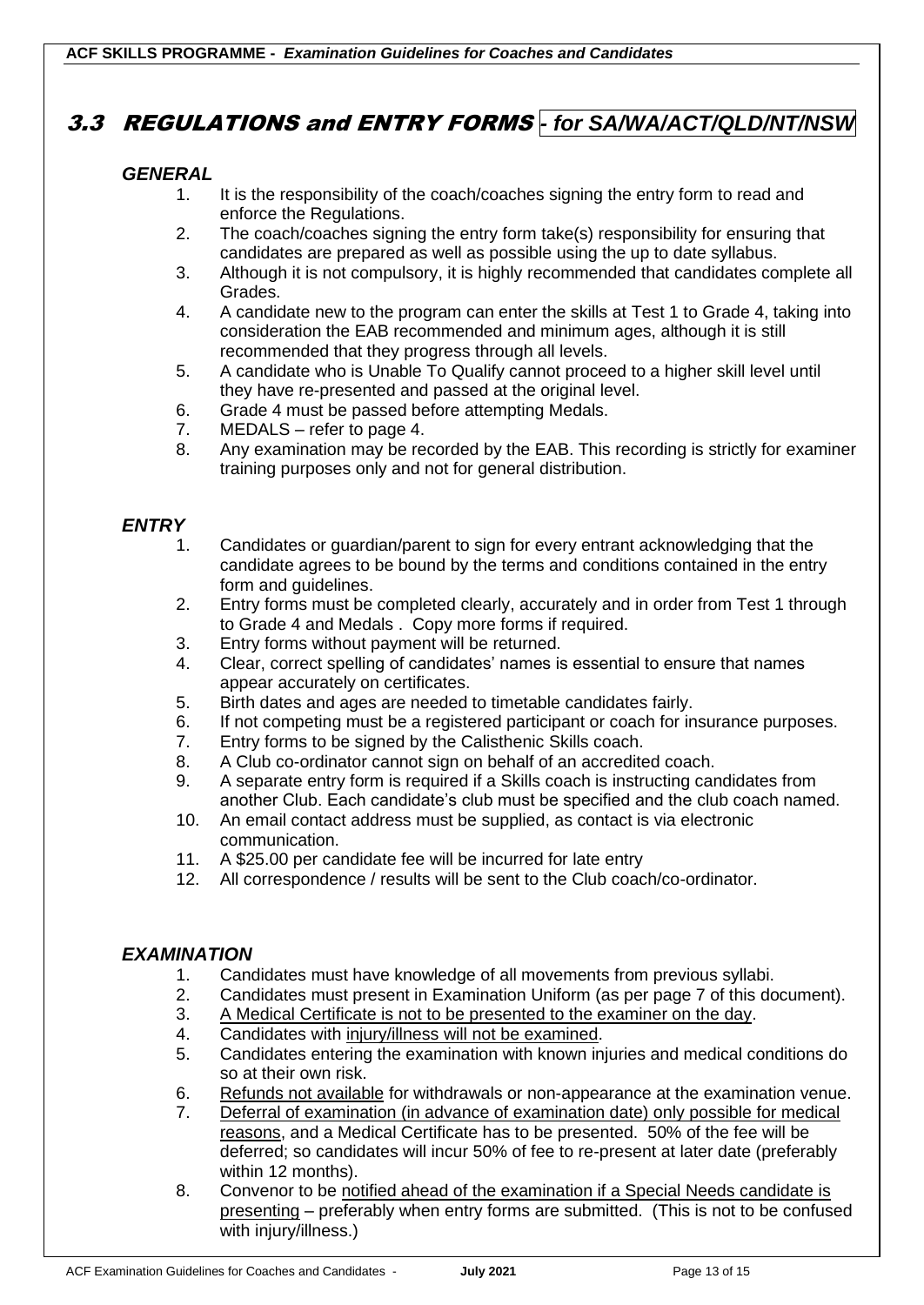# 3.2 ACF RECOMMENDED AGES FOR EXAMINATIONS and REQUIREMENTS FOR SOLO ENTRY

# *- for SA/WA/ACT/QLD/NT/NSW*

#### *All ages as of 31st December.*

The following are **ALL COMPULSORY MINIMUM AGES,** and **candidates must be the minimum age in the year of examination.** This will be strictly adhered to for all Skills exam entries as from January 1st 2014.

- ➢ *The Calisthenic Skills Program is designed for pupils to be examined at two yearly intervals.*
- ➢ *Please be aware that these are recommended ages (except Grade 4 and Medals) and coaches should assess the capabilities of their pupils to ensure that they are knowledgeable and well prepared for the Grade Examination before presenting to the Examiner.*
- ➢ *Please use the information below to assist you in this decision keeping in mind the ability of the candidate to focus for a ½ hour exam and the knowledge that the syllabus has been designed for age appropriateness. It is of no benefit to candidates to be entered too young for the tests, e.g. prior to commencing school, nor is it of benefit to be attempting Grade 3 before the body has developed to be able to execute the movements appropriately.*

| <b>Examination</b>                                               | <b>ACF Minimum Ages</b>                                                                                              | <b>Solo/Graceful Requirement</b> |
|------------------------------------------------------------------|----------------------------------------------------------------------------------------------------------------------|----------------------------------|
| Test 1                                                           | 7 years                                                                                                              | 8 years                          |
| Test <sub>2</sub>                                                | 7 years                                                                                                              | 9 years                          |
| Test 3                                                           | 9 years                                                                                                              | 10 & 11 years                    |
| Grade 1                                                          | 11 years                                                                                                             | 12 & 13 years                    |
| Grade 2                                                          | 13 years                                                                                                             | 14 & 15 years                    |
| <b>Standard Grade 1</b>                                          | 10 years                                                                                                             | Not applicable                   |
| <b>Standard Grade 2</b>                                          | 12 years                                                                                                             | Not applicable                   |
| <b>Standard Grade 3</b>                                          | 13 years                                                                                                             | Not applicable                   |
| <b>Standard Grade 4</b>                                          | 15 years                                                                                                             | Not applicable                   |
| Grade 3                                                          | 14 years                                                                                                             | 16 years                         |
| Please note the following<br>compulsory minimum ages:<br>Grade 4 | Min 15 years<br>(Must be 15 by 31 <sup>st</sup> December in the year of<br>examination.)                             | 17 years                         |
| <b>Bronze Medal</b>                                              | Min 16 years<br>-Must have Grade 4<br>(Must be 16 by 31 <sup>st</sup> December in the year of<br>examination.)       |                                  |
| <b>Silver Medal</b>                                              | Min 17 years<br>- Must have Bronze medal<br>(Must be 16 by 31 <sup>st</sup> December in the year of<br>examination.) |                                  |
| <b>Gold Medal</b>                                                | Min 18 years<br>-Must have Silver medal                                                                              |                                  |
| <b>Gold Medal Honours</b>                                        | Min 18 years -<br>- Must have attained 90% or higher in<br>Gold Medal Parts 1 and 2                                  |                                  |